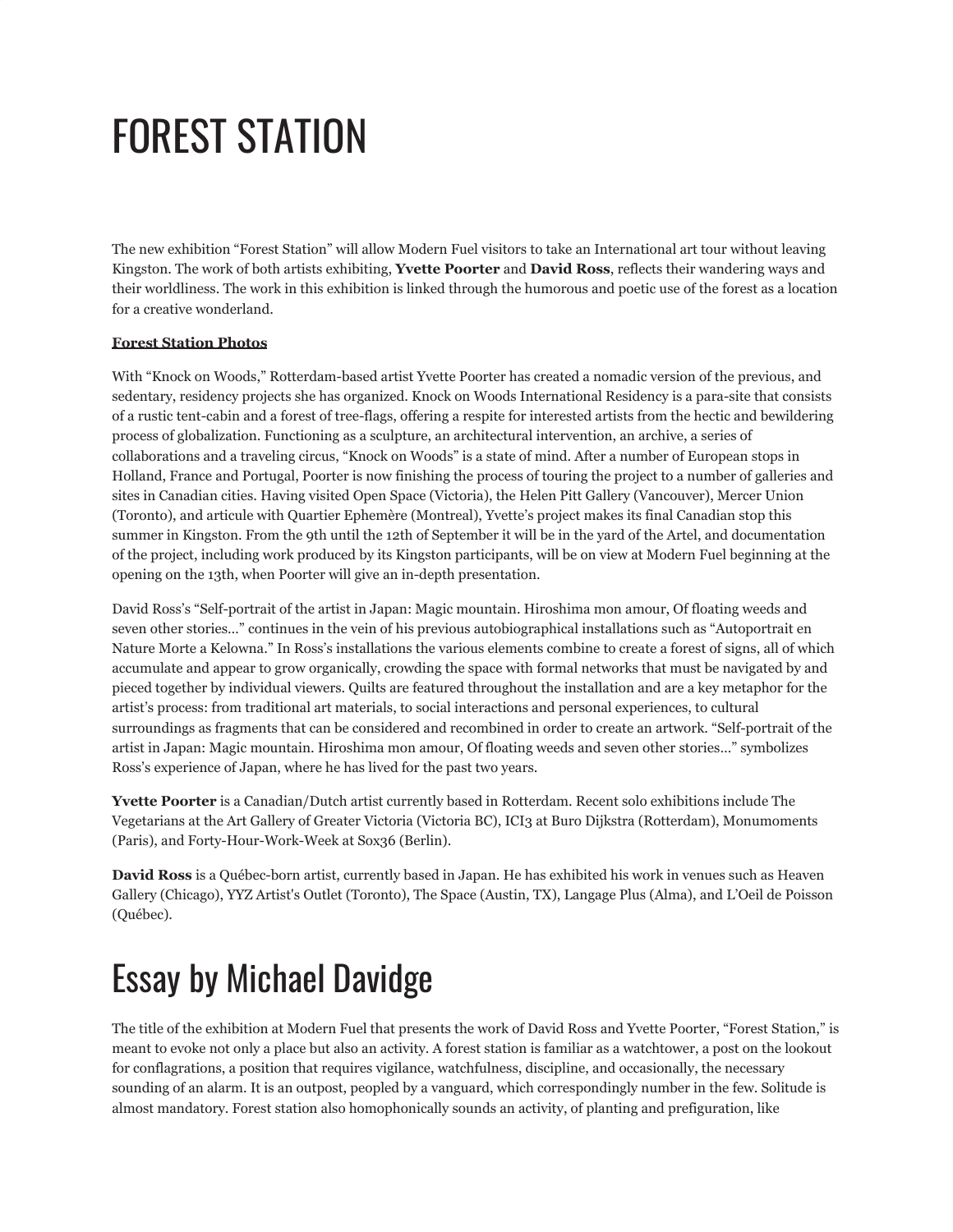reforestation, only originary. In order for a forest station to arise there must be a clearing, a spacing that makes gathering possible, and makes the gathering able to relate. Here one can see the trees for the forest, as it were. The work of the artists in "Forest Station" makes manifest the twofold relation described, of separation and germination, of the individual and the populace. David Ross occupies a space and fills it with a world; Yvette Poorter opens a space and by letting the world fill it, fills the world with it.

David Ross's work is a colorful, kaleidoscopic recombination of his personal experiences and cultural influences which refracts both the individual and the social so that they converge in a way that makes it impossible to tell where one begins and the other ends. On view at Modern Fuel, "Self-portrait of the artist in Japan: Magic mountain. Hiroshima mon amour, Of floating weeds and seven other stories…" (2008) attempts to convey Ross's experience of Japan, where he has lived for the past two years, and in title alone, proffers a wealth of references. Visitors will lose themselves in a space crowded with a quilted network of signs and populated by numerous life-size figures in patchwork ninja costumes. These are silent sentinels, avatars of the artist that simultaneously reveal and conceal his identity and uncannily mirror his public. By calling his installations self-portraits, Ross places an emphasis on intimacy, encouraging a one-to-one, intuitive or personal relationship between the work and its viewer.

The fragmentary narratives he presents have to be pieced together by viewers as they navigate their way through his installation. The model is much less that of community theatre than of a staged community. Through his installation, Ross gives weight to time, embodies it in relation to its viewers' bodies, be they one or several, and represents its passage not as a fleeting experience, but as something that physically builds up in nature, like the rings in a tree. Trees are rich metaphors for Ross, and in this installation he makes an explicit reference to the radiated tree in Hiroshima's memorial park. Citing a similar correlation made by the protagonist of Thomas Mann's "Magic Mountain," Ross comments on the spiritual health of humanity as it is reflected in our impact on our physical environment.

With "Knock on Woods" (2007-ongoing), Rotterdam-based artist Yvette Poorter has created what she calls a "para-site," a mobile constructed space that can be inserted and opened up to those who need a retreat. "Knock on Woods" is a nomadic version of the previous, and sedentary, residency projects she has organized: "A Week in the Woods" (2001-03) in her apartment in Montreal; and "This Neck of the Woods" (2005-2007) in her backyard in Rotterdam. "Knock on Woods" is comprised of a trompe l'oeil rustic tent-cabin, a forest of tree-flags, and an archive box replete with offerings from the previous participants in the project, be it a drawing or poem, and audio or video recording inspired by the residency. After a number of European stops in Holland, France and Portugal, the project toured across Canada in the summer of 2008, with a final stop in Kingston. Artists were invited to participate by committing to at least a minimum stay of four hours, during which time any kind of work/non-work was encouraged, such as napping, hair-weaving, and other forms of composing. At the site hosted by Open Space Gallery on the West Coast, Isaac Flagg dug a hole in the floor of the tent/cabin, sat in it, and then filled it back in. In Kingston, Lisa Figge, dressed up as Madame E, traced the passage of Laurasia and Gondwanaland for visitors to the tent/cabin, and served tea.

A documentary video that gives a poetic summation of the residencies to date, "A Nothering of Means" (2008) is on display at Modern Fuel along with documentation of the residencies undertaken in Kingston. If anything, what the video demonstrates is the vast diversity of the projects and the participants who have resided in Poorter's Woods. A text on the archive box suggests that solitary dwellers sifting through the materials will not feel alone since they share in the inspiration of the other inhabitants. Poorter's project does not create a community, however: it exposes one, one that shares fewer similarities than differences. The heterogeneity of the material is not subsumed by Poorter, the resident technician. The projects remain as singular as the residents. In order for community to exist, relations of difference are necessarily established and maintained. Accordingly, Poorter's project is ongoing and may never be completed. Exposed, community is not one. It's always wanting more.

"Forest Station" presents work that reflects the wandering ways and the worldliness of both Yvette Poorter and David Ross. Ironically, their cosmopolitanism is rooted in a kind of pastoral that calls into question any stable founding of a